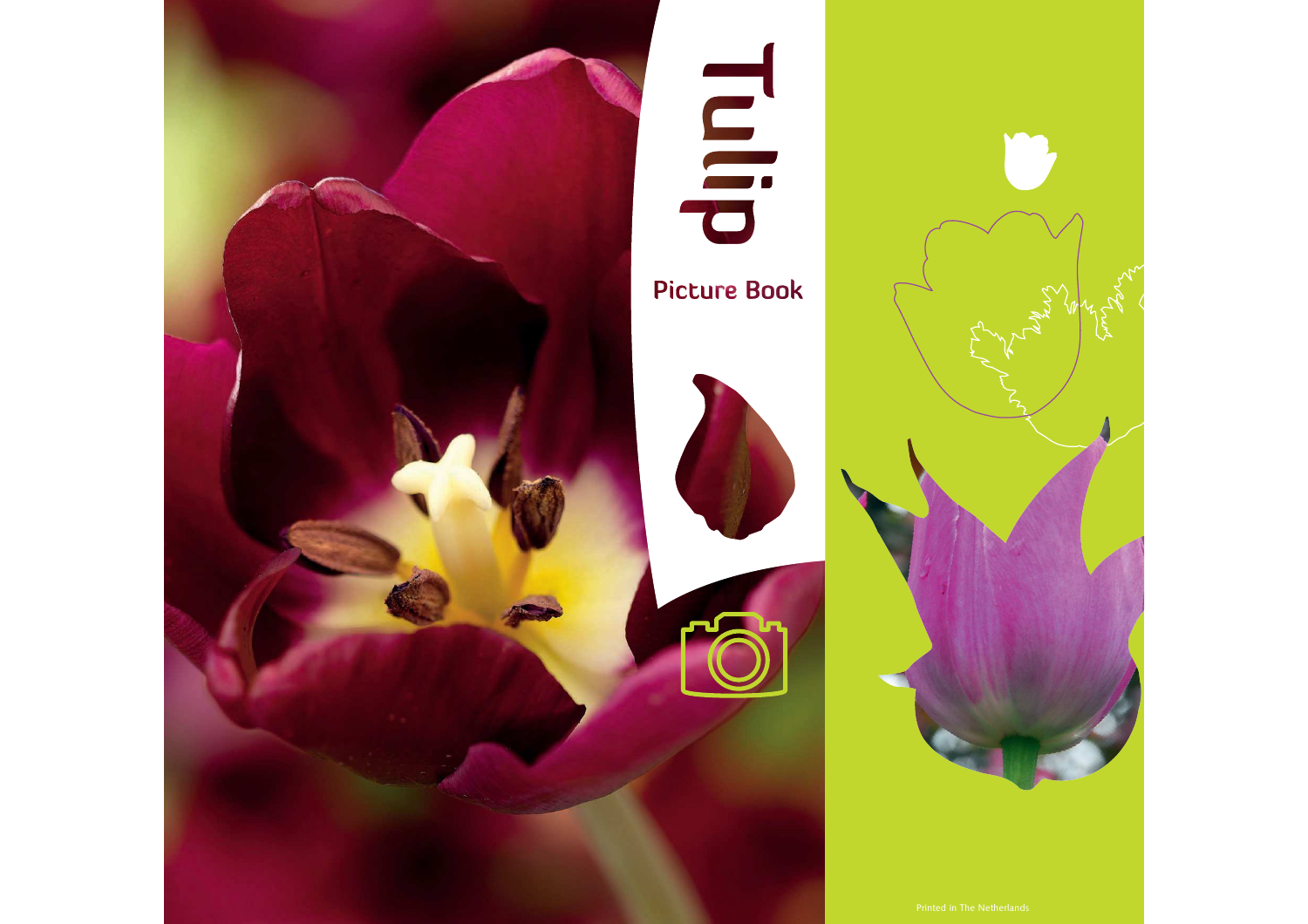#### **Symbols**



**V** 

Page | Seite | Page | Pagina | Página | Side | Sida | Side | Страница | Strona | Pagina | Sivu | 页码 | ページ

Photo number | Foto-Nummer | Numéro de photo | ra Fotonummer | Fotos numeradas | Foto nummer | Bildnummer | Bilde nummer | Номер фотографии | Numer zdjęcia | Numeri delle foto | Valokuvan numero | 照片编号 | 写真番号

Edibulb code | Edibulb Code | code Edibulb | Edibulb EDI<br>BULB code | Código Edibulb | Edibulb kode | Edibulb kod | Edibulb kode | Код сорта «Edibulb» (в базе обмена электронными данными) | Edibulb code | Codice -<br>Edibulb | Edibulb-koodi | 种球代码 | エディバルブコード

Colour | Farbe | Couleur | Kleur | Color | Farve | Färg | Farge | Цвет | Kolor | Colore | Väri | 颜色 | 色

Height | Länge | Longueur | Hoogte | Altura | Længde | Längd | Lengde | Длина стебля | Wysokość | Lunghezza | Korkeus 高度 草丈

Pot plants | Topfpflanze | Plantes en pot | Potplant | Planta para maceta | Potteplante | Krukväxter | Potteplante | Горшечная культура | Roślina doniczkowa | Piante in vaso | Ruukkukasvatus | 盆花 | 鉢植え

Greenhouse production (C = cold period /  $H =$  housing date) | Gewächshauskultur (C = kalte Periode / H = Einbringdatum) | Plantation sous serre (C = période froide / H = date de mise sous serre) | Kasteelt (C = koude periode / H = inhaaldatum) | Cultivo en invernadero (C = período frío / H = fecha de entrada en el invernadero) | Drivhusdyrkning (C = kold periode / H = indtagningsdato) | Växthusodling (C = köldperiod / H = inhämtningsdatum) | Drivhusdyrking (C = kuldeperiode / H = inntaksdato) | Выращивание в теплице (С = холодный период / Н = время внесения в теплицу) | Uprawa szklarniowa Coltura in serra (C = periodo freddo / H = data ritiro)  $|$  Kylmäkausi (C = kylmäkausi ja / H = hyödön aloituspäivä) | 温室生产 (c = 冷处理, н = 移入温室日期 ) | 温室栽培 (C=<br>"''ngá ia...,ネヮ、

Perennial flowering | Mehrjährige Blüte | Floraison pluriannuelle | Meerjarenbloei | Floración plurianual | Flerårsblomstring | Flerårig blomning | Flerårige / Многолетние растения / Kwitnienie wieloletnie | Fioritura pluriennale | Monivuotinen kukinta | 多年开花 | 多年生

Flowering period | Blütezeit | Période de floraison | Bloeitijd | Época de floración | Blomstringstid | Blomningstid | Blomstringstid | Сроки цветения | Okres kwitnienia | |<br>| Periodo di fioritura | Kukinta-aika | 开花阶段 | 開花期

Fragrance | Duft | Odeur | Geur | Perfume | Duft | Doft | Ŵ Duft | Аромат | Woń | Odore | Tuoksu | 香味 | 香気

Group | Gruppe | Groupe | Groep | Grupo | Gruppe | Grupp |  $\sqrt{2}$ Gruppe | Группа | Grupa | Gruppo | Ryhmä | 类群 | グループ



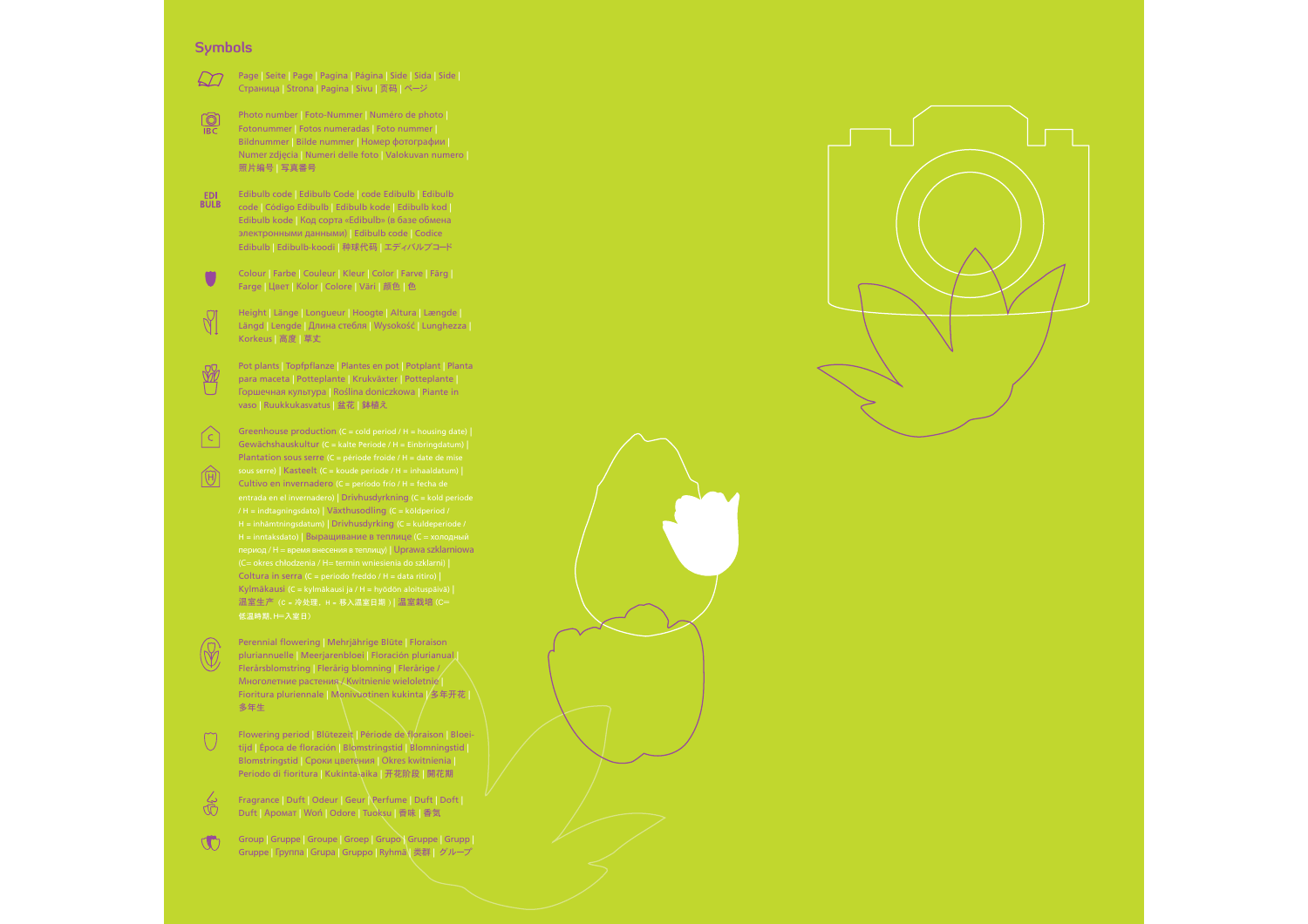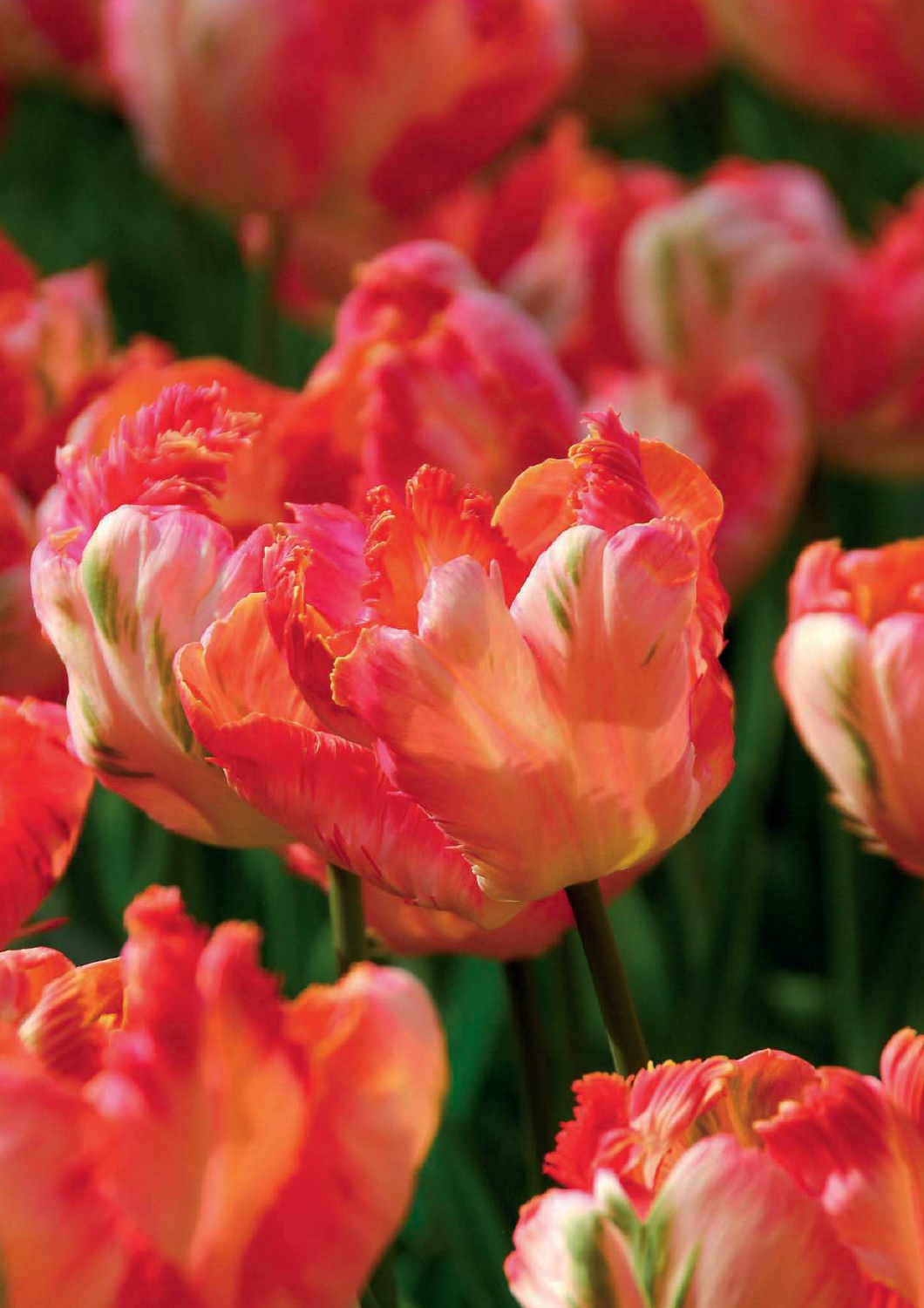**Picture Book** 



Content Inhalt **Sommaire** Inhoud Contenido Indhold Innehåll **Innhold** Содержание Spis treści Indice **Sisällys** 内容 目次